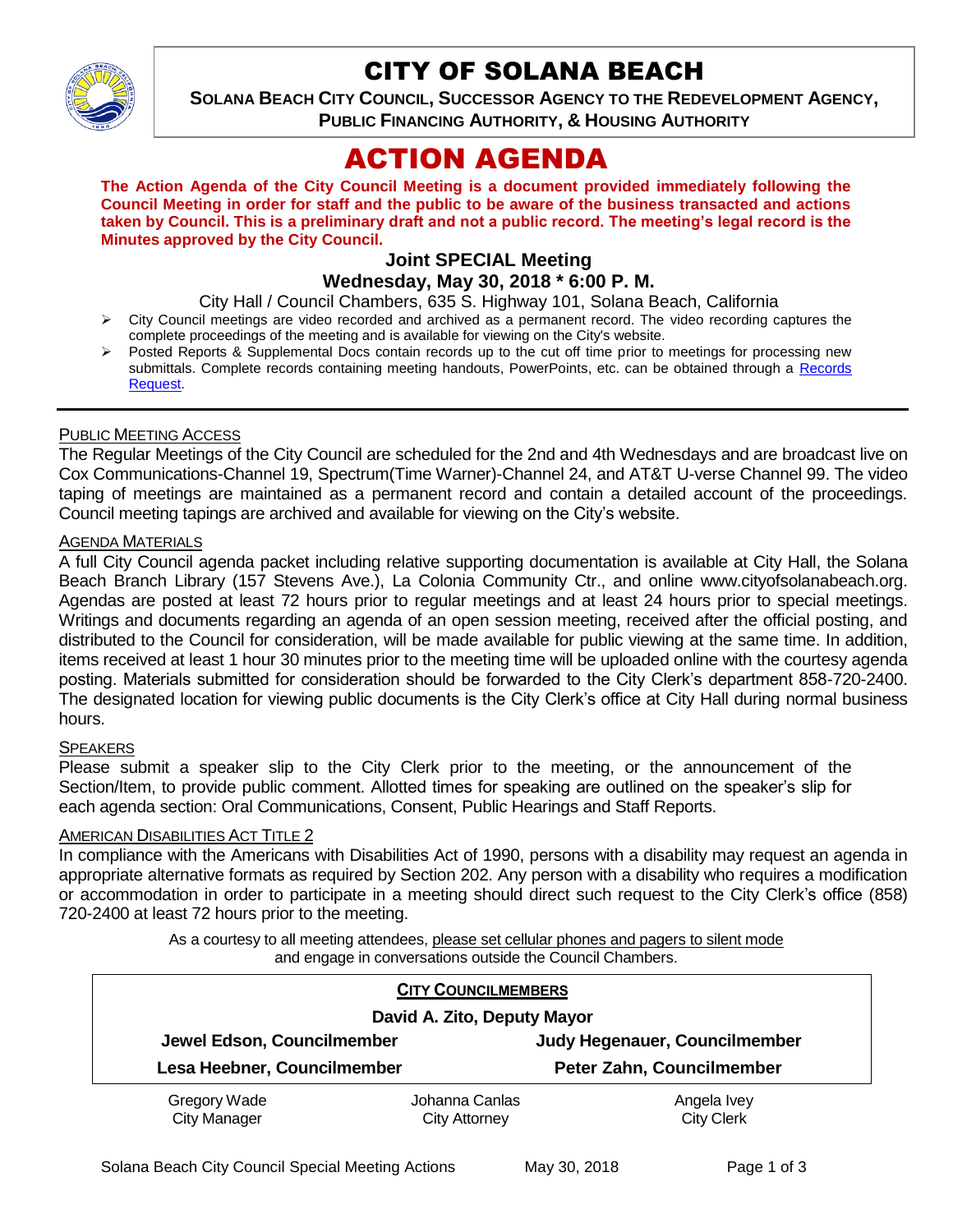#### SPEAKERS:

Please submit your speaker slip to the City Clerk prior to the meeting or the announcement of the Item. Allotted times for speaking are outlined on the speaker's slip for Oral Communications, Consent, Public Hearings and Staff Reports.

## **CALL TO ORDER AND ROLL CALL:**

**CLOSED SESSION REPORT:** (when applicable)

## **FLAG SALUTE:**

### **APPROVAL OF AGENDA: COUNCIL ACTION: Approved 4/0/1 (Absent: Zahn)**

#### **B. PUBLIC HEARINGS:** (B.1.)

This portion of the agenda provides citizens an opportunity to express their views on a specific issue as required by law after proper noticing by submitting a speaker slip (located on the back table) to the City Clerk. After considering all of the evidence, including written materials and oral testimony, the City Council must make a decision supported by findings and the findings must be supported by substantial evidence in the record. An applicant or designees for a private development/business project, for which the public hearing is being held, is allotted a total of fifteen minutes to speak, as per SBMC 2.04.210. A portion of the fifteen minutes may be saved to respond to those who speak in opposition. All other speakers have three minutes each. Please be aware of the timer light on the Council Dais.

#### **B.1. Public Hearing: Transition to District Based Elections – Review and Consideration of Draft Maps.** (File 0430-60)

Recommendation: That the City Council

- 1. Conduct the Public Hearing: Open the Public Hearing; Disclosures; Receive Public Testimony; Close the Public Hearing.
- 2. Review and provide direction.

#### [B.1. Supplemental Docs \(Updated 5-30-18](https://solanabeach.govoffice3.com/vertical/Sites/%7B840804C2-F869-4904-9AE3-720581350CE7%7D/uploads/B.1._Supplemental_Docs_(5-30-18_at_315pm).pdf) at 3:15pm)

#### Draft Maps Available for Review

[https://www.ci.solana-beach.ca.us/index.asp?SEC={4ECF7C34-9E8E-4AB5-8375-C07DED8E4260}&Type=B\\_BASIC&persistdesign=none](https://www.ci.solana-beach.ca.us/index.asp?SEC=%7b4ECF7C34-9E8E-4AB5-8375-C07DED8E4260%7d&Type=B_BASIC&persistdesign=none)

Transition to District-Based Elections Information

[https://www.ci.solana-beach.ca.us/index.asp?SEC=56737889-4955-493D-8FBF-D9F2F8A9BC7A&DE=AC0A0B28-4797-4B86-A194-](https://www.ci.solana-beach.ca.us/index.asp?SEC=56737889-4955-493D-8FBF-D9F2F8A9BC7A&DE=AC0A0B28-4797-4B86-A194-1DED681A8DAD&Type=B_BASIC) [1DED681A8DAD&Type=B\\_BASIC](https://www.ci.solana-beach.ca.us/index.asp?SEC=56737889-4955-493D-8FBF-D9F2F8A9BC7A&DE=AC0A0B28-4797-4B86-A194-1DED681A8DAD&Type=B_BASIC)

**COUNCIL ACTION: Approved 4/0/1** (Absent: Zahn) to close the public hearing. Motion carried.

**COUNCIL ACTION: Approved 4/0/1** (Absent: Zahn) to move forward with considerations of an alternate map 404 and modified multiple options for map 410 as discussed. Motion carried.